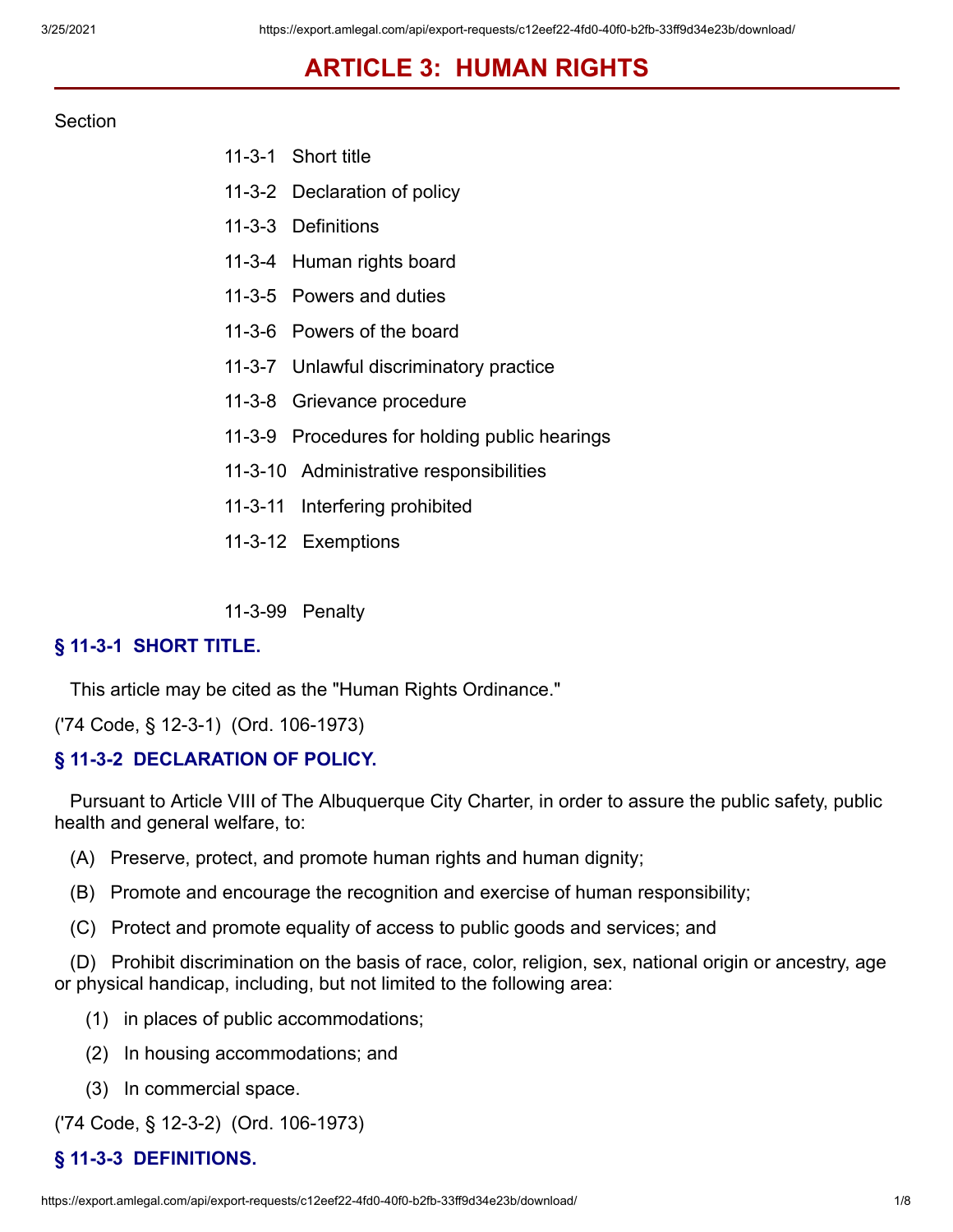For the purpose of this article, the following definitions shall apply unless the context clearly indicates or requires a different meaning.

*BOARD.* The Human Rights Board.

 *COMMERCIAL SPACE.* Any space in a building, structure, or portion thereof, which is used or occupied or intended to be occupied for the manufacture, sale, resale, processing, reprocessing, displaying, storing, handling, garaging, or distribution of personal property; and any space which is used or occupied as a separate business or professional unit or office in any building, structure, or portion thereof.

 *CULTURAL HEADDRESS.* Includes, but is not limited to, burkas, hijabs, head wraps, head scarves, or other headdresses used as part of an individual's personal cultural or religious beliefs.

*EMPLOYEE.* Any person in the employ of an employer.

*EMPLOYER.* Any person employing one or more persons acting for an employer.

 *EMPLOYMENT AGENCY.* Any person regularly undertaking with or without compensation to procure opportunities to work or to procure, recruit, or refer employees.

 *HOUSING ACCOMMODATION.* Any building or portion of a building which is constructed or to be constructed, which is used or intended for use as the residence or sleeping place of any individual.

 *LABOR ORGANIZATION.* Any organization which exists for the purpose in whole or in part of collective bargaining or of dealing with employers concerning grievances, terms or conditions of employment or of other mutual aid or protection in connection with employment.

**PERSON.** One or more individuals, a partnership, association, organization, corporation, joint venture, legal representative, trustee, receiver, cooperative, or the city and any governmental unit created and/or sponsored by the city. Where any reference to the masculine is present, he or she, her or him, his or her or person (as in chairperson vs. chairman) should be in its place.

 *PHYSICALLY HANDICAPPED.* Any person who, because of accident, illness, congenital condition or other condition of health, experiences any impairment in sight, hearing, touch, taste, smell, motor skills or appearance.

 *PUBLIC ACCOMMODATION.* Any establishment that provides or offers its services, facilities, accommodations or goods to the public, but does not include a *bona fide* private club or other place or establishment which is by its nature and use distinctly private.

 *RACE.* Includes, but is not limited to, traits historically and commonly associated with race or ethnicity, including hair types, hair texture, volume of hair, length of hair, protective hairstyles, or cultural headdresses.

 *RACE RELATED HAIRSTYLE.* Includes, but is not limited to, those hairstyles necessitated by, or resulting from, the characteristics of a hair texture associated with race, such as braids, locs, afros, tight coils or curls, bantu knots, and twists.

*REAL PROPERTY.* Lands, leaseholds and tenements.

 *UNLAWFUL DISCRIMINATORY PRACTICE.* Those unlawful practices and acts as specified in § 11-3-7.

('74 Code, § 12-3-3) (Ord. 106- 1973; Am. Ord. 2021-001)

## **§ 11-3-4 HUMAN RIGHTS BOARD.**

 (A) There is hereby created the Human Rights Board of the city, consisting of seven members, all of whom shall be residents of the city. All members shall be named by the Mayor with the consent of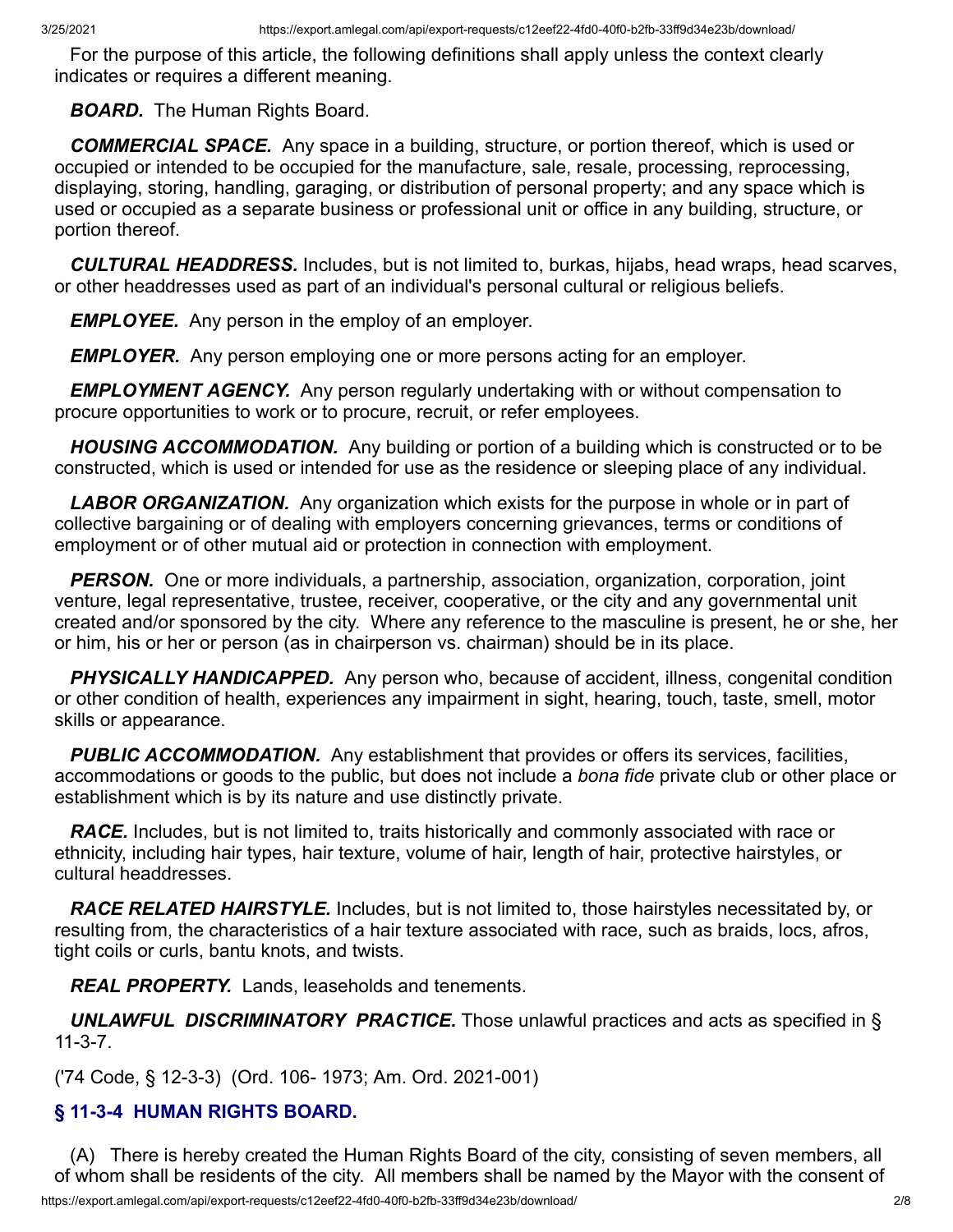the City Council.

 (B) The Human Rights Board shall elect a Chairperson, who shall carry out the usual duties of that office and such other duties as may be described herein.

 (C) The term of office of each member of the Board shall be three years; of the Board Members first named, however, two shall have terms ending December 31, 1974, two shall have terms ending December 31, 1975, and three shall have terms ending December 31, 1976. The Board shall by lot determine which member shall have which term.

 (D) Any vacancy occurring otherwise than by expiration of term shall be filled by appointment of the Mayor with the consent of the City Council and such appointment shall be for the unexpired term of the member whom he or she is to succeed.

 (E) The Mayor shall endeavor in all appointments to create and maintain a Board broadly representative of the city population, and in particular, its racial, ethnic and cultural spectrum.

 (F) A member once appointed may be removed only by the Mayor with the advice and consent of the City Council.

 (G) Four members shall constitute a quorum for the purpose of conducting Human Rights Board business.

('74 Code, § 12-3-4) (Ord. 106-1973; Am. Ord. 43-1977)

#### **§ 11-3-5 POWERS AND DUTIES.**

The Board shall:

(A) Set such rules and regulations as are necessary for the operation of the Board.

 (B) Conduct public hearings upon the request of the City Council or Mayor upon such matters as the City Council or Mayor may from time to time direct.

 (C) Receive complaints alleging an unlawful discriminatory practice as defined in this article. The staff director (as described in § 11-3-9(A)) of the Human Rights Board shall advise the complainant of the resources available to the complainant for resolution of his or her problem including but not limited to the State Human Rights Commission, the Federal Equal Employment Opportunity Commission, the Albuquerque Municipal Courts and such other agencies and entities as may be available. In addition, the staff director shall be responsible for:

 (1) Following the progress of the individual complaints to insure that the agency to whom the complainant was referred acts on the referral;

 (2) Observing complaints for trends that may indicate a need for changes in policies, ordinances or other practices; and

 (3) Making recommendations to the Human Rights Board that it consider holding public hearings under this article.

 (D) Not receive a complaint, where a similar complaint, based on the same facts, has been filed by the complainant with another agency.

(E) Use its best efforts to:

 (1) Promote mutual trust, understanding and respect among the citizens of the Albuquerque community and between the citizens and their governmental agencies.

 (2) Endeavor that all citizens may enjoy their rights and pursue their opportunities on an equal basis without discrimination as to race, color, religion, sex, national origin or ancestry, age, or physical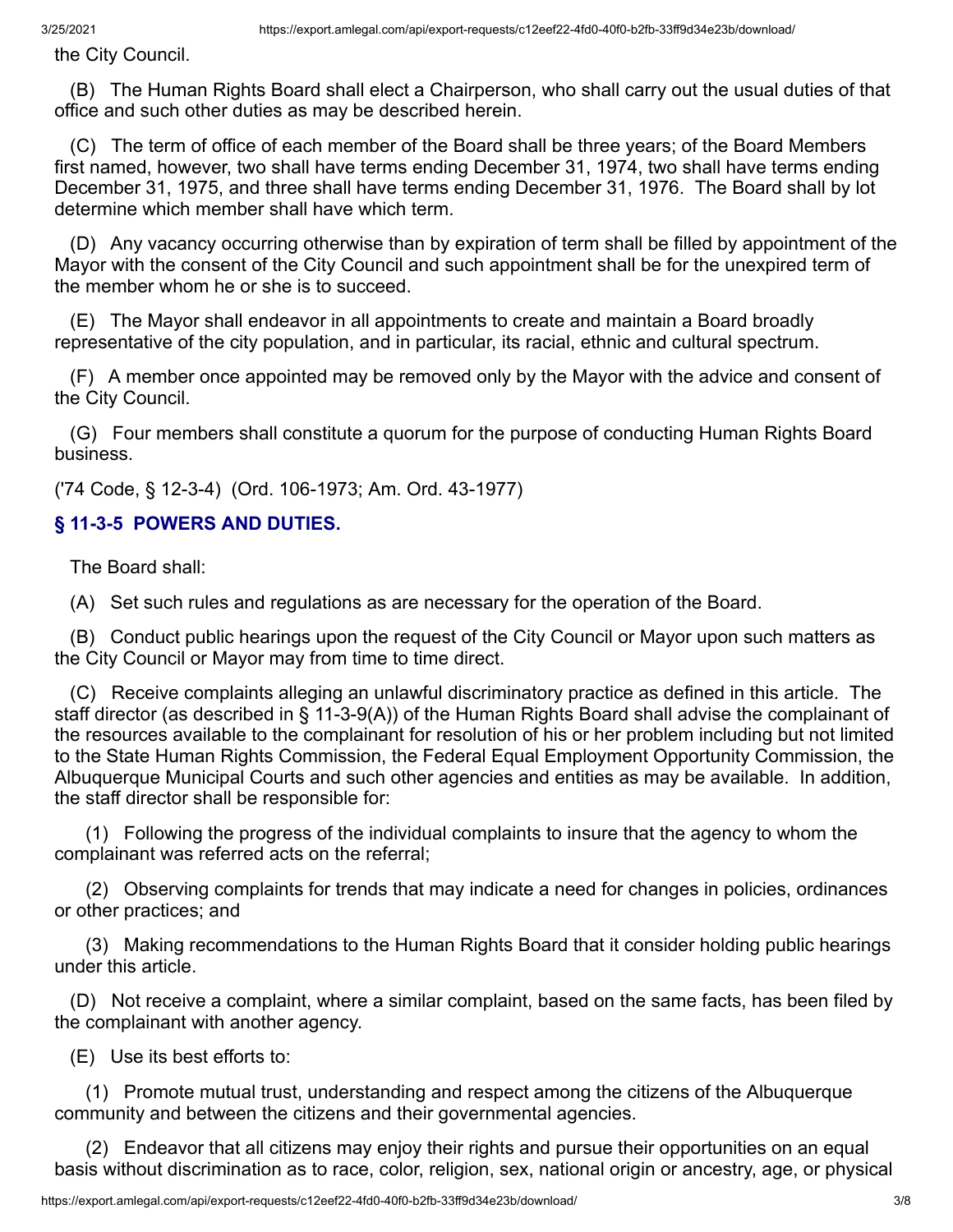handicap.

 (3) Conduct programs of research and investigation into the existence, cause, prevention, and remedy of inter-group tensions and hostility, and prejudice and discrimination within the community and to inform and educate the citizens as to the results of such research and investigation.

 (4) Conduct programs of information and education within the community so as to advise citizens of their existing rights and opportunities and the means by which they may lawfully be attained.

 (5) Work in close cooperation with all public and private agencies within the community whose aims or activities are consistent with the purpose stated herein.

 (F) Provide review of all existing and proposed ordinances and policies which relate to the objectives of this article.

 (G) Work with governmental agencies, including the New Mexico Human Rights Commission, and with community organizations to carry out the purposes of this article.

 (H) Make recommendations to the City Council based upon its findings concerning problems occasioned by prejudice and discrimination in all fields of human relations and recommend corrective action to aid in carrying out the purposes of this article.

 (I) Submit annually a written report of its activities and an evaluation of the effectiveness of this article to the City Council and Mayor with recommendations for changes.

 (J) Review and make recommendations to the Mayor, City Council, or Chief Administrative Officer regarding the City Affirmative Action Plan and Programs; city department, division, agency, and program affirmative action plans; and affirmative action guidelines for City contracts. Conduct investigations, monitor, and make recommendations to the Mayor, City Council or Chief Administrative Officer about the city's implementation of such plans or guidelines. Recommend any remedial action necessary for compliance with approved plans or guidelines to the Chief Administrative Officer.

('74 Code, § 12-3-5) (Ord. 106-1973; Am. Ord. 5-1977)

## **§ 11-3-6 POWERS OF THE BOARD.**

The Board may:

 (A) Hold hearings, request the appearance of witnesses and the production of relevant books, records, correspondence, documents, and other evidence relating to any matter under investigation or in question before the Board.

 (B) Make such investigations and studies in the field of human relations as in the judgment of the Board will aid in effectuating its general purposes.

 (C) Recommend to the City Council and Mayor legislation to aid in carrying out the purposes of this article.

 (D) Whenever the Board has reason to believe that a violation of this article has occurred and a proceeding would be in the interest of the public, it shall issue and serve upon such person a complaint stating its charges in that respect and containing a notice of a hearing, upon a day and at a place therein fixed, at least 30 days after the service of said complaint. The person so complained of shall have the right to appear at the place and time so fixed and show cause why an order should not be entered by the Board requiring such person to cease the violation of the law so charged in said complaint. Upon failure of the person to comply with the order within ten days, the Board shall file an appropriate proceeding in the Municipal Court. This proceeding shall be *de novo*. The Municipal Court shall have jurisdiction to entertain a complaint alleging a violation of this article without the necessity of filing a complaint with the Board.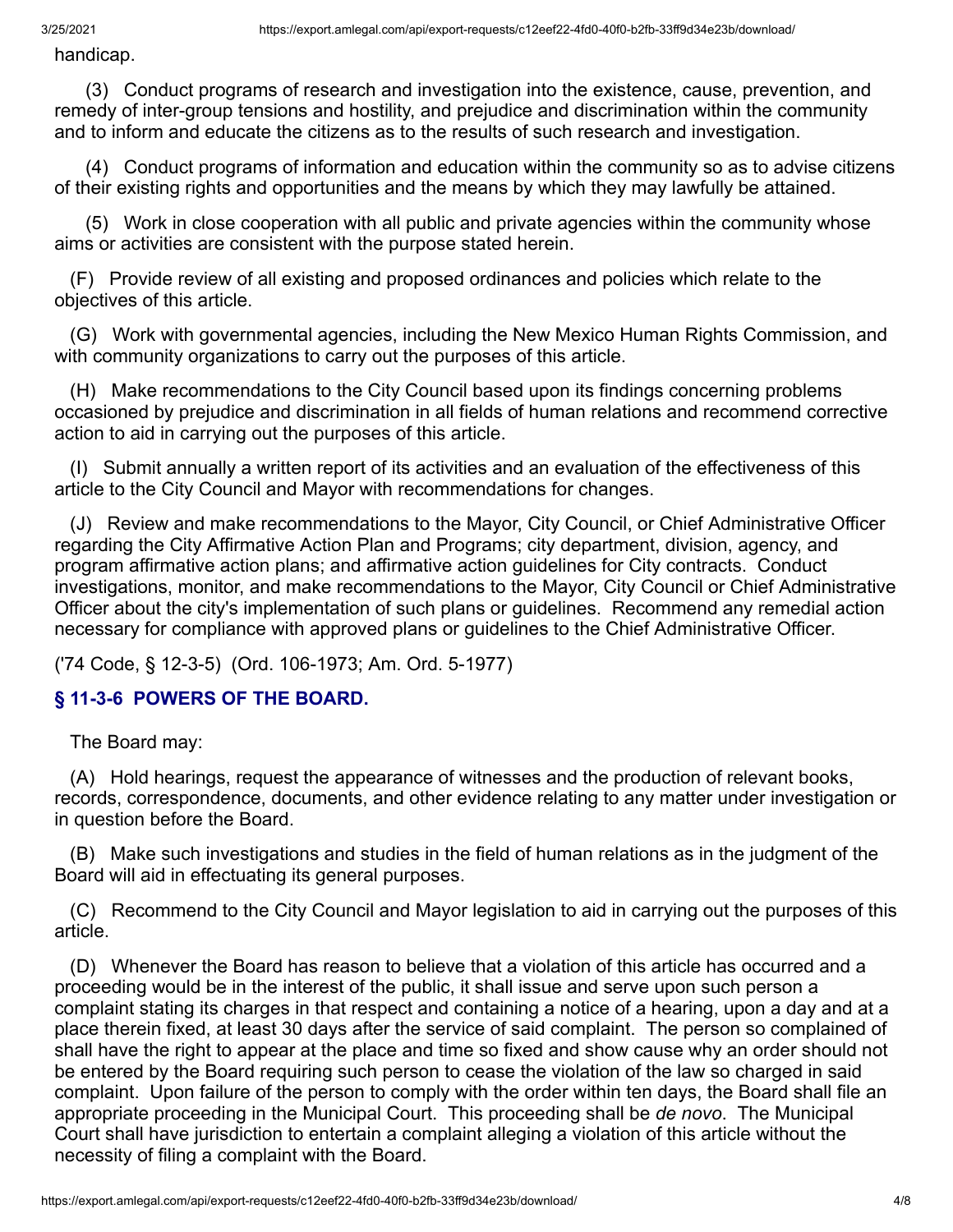('74 Code, § 12-3-6) (Ord. 106-1973)

## **§ 11-3-7 UNLAWFUL DISCRIMINATORY PRACTICE.**

It is unlawful discriminatory practice and a violation of this article for:

 (A) An employer, unless based on a *bona fide* occupational qualification, to refuse to hire, to discharge, to promote or demote or to discriminate in compensation or terms and conditions of employment, against any person otherwise qualified, because of race, color, religion, sex, national origin or ancestry, age, race related hairstyle, the use of a cultural headdress, or physical handicap.

 (B) A labor organization to exclude an individual or to expel or otherwise discriminate against any of its members or against any employer or employee because of race, color, religion, sex, national origin or ancestry, age, race related hairstyle, the use of a cultural headdress, or physical handicap.

 (C) Any employer, labor organization, or any other person to refuse to admit or employ any individual in any program established to provide an apprenticeship or other training or retraining because of race, color, religion, sex, national origin or ancestry, age, race related hairstyle, the use of a cultural headdress, or physical handicap.

 (D) Any employer, labor organization, or any other person to print or circulate or cause to be printed or circulated any statement, advertisement, or publication or to use any form of application for employment or membership, or to make any inquiry regarding prospective employment or membership which expresses, directly or indirectly, any limitation, specification, or discrimination as to race, color, religion, sex, national origin or ancestry, age, race related hairstyle, the use of a cultural headdress, or physical handicap, unless based on a *bona fide* occupational qualification.

 (E) An employment agency to refuse to list and properly classify for employment or to refer an individual for employment in a known available job for which the individual is otherwise qualified because of race, religion, color, national origin, ancestry, age, sex, race related hairstyle, the use of a cultural headdress, or any physical or mental handicap unless based on a *bona fide* occupational qualification; or to comply with a request from an employer for referral of applicants for employment if the request indicates either directly or indirectly that the employer discriminates in employment on the basis of race, religion, color, national origin, ancestry, sex, race related hairstyle, the use of a cultural headdress, or physical or mental handicap unless based on a *bona fide* occupational qualification.

 (F) Any person who provides any public accommodation to make a distinction, directly or indirectly, in offering or refusing to offer its services, facilities, accommodations or goods to any individual because of race, color, religion, sex, race related hairstyle, the use of a cultural headdress, national origin or ancestry, or physical handicap.

(G) Any person to:

 (1) Refuse to sell, rent, assign, lease or sublease, or offer for sale, rental, lease or sublease, or assignment, any housing accommodation, commercial space or real property to any individual, or to refuse to negotiate for the sale, rental, lease, assignment or sublease of any housing accommodation, commercial space or real property, or in the provision of facilities or services in connection therewith, because of race, color, religion, sex, race related hairstyle, the use of a cultural headdress, national origin or ancestry, or physical handicap.

 (2) Print, circulate, display or mail, or cause to be printed, circulated, displayed or mailed, any statement, advertisement, publication or sign or use any form of application for the purchase, rental, lease, assignment or sublease of any housing accommodation, commercial space or real property, or to make any record or inquiry regarding the prospective purchase, rental, lease, assignment or sublease of any housing accommodation, commercial space or real property which expresses any preference, limitation or discrimination as to race, color, religion, sex, race related hairstyle, the use of a cultural headdress, national origin or ancestry, or physical handicap.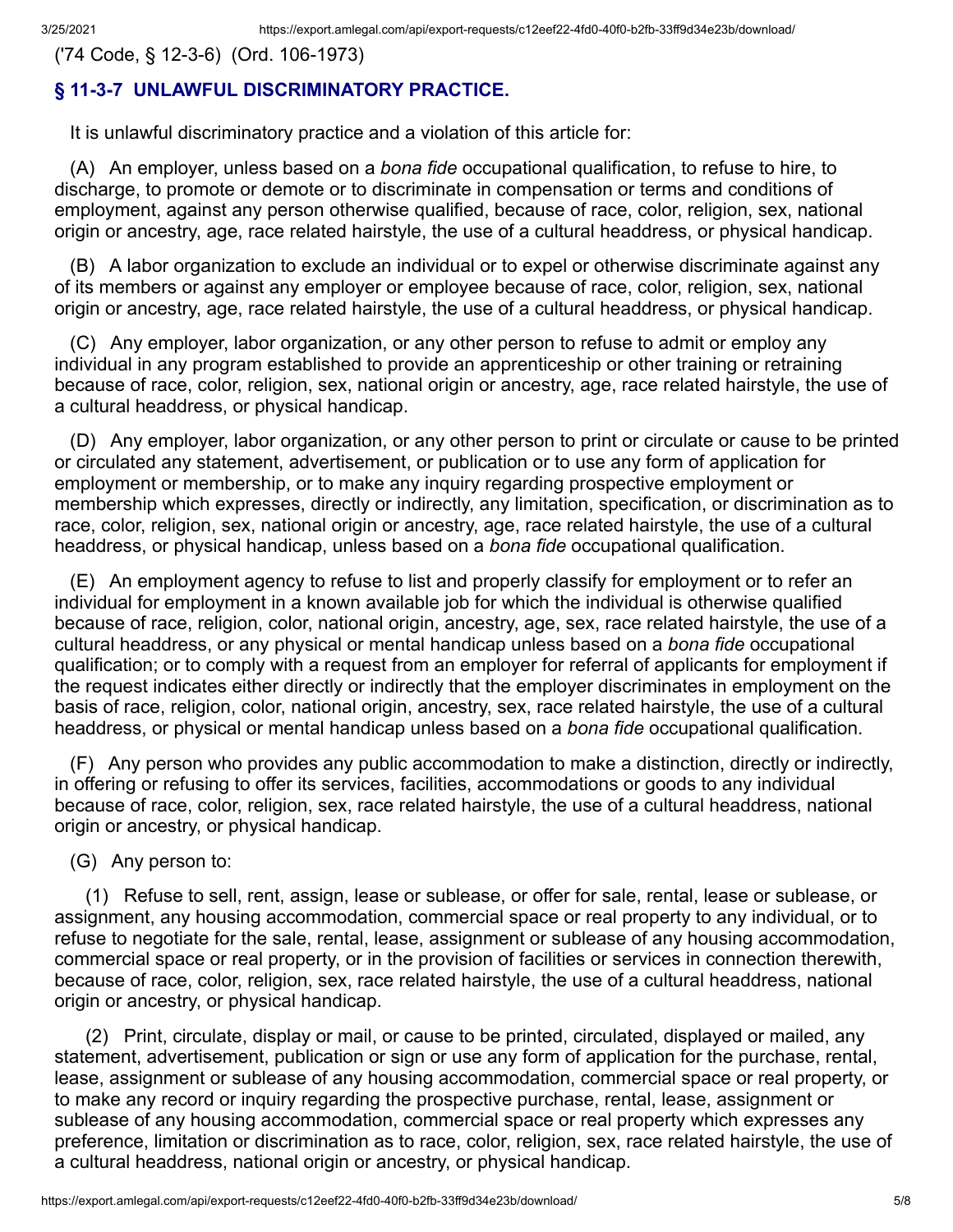(H) Any person to whom application is made for financial assistance for the acquisition, construction, rehabilitation, repair or maintenance of any housing accommodation, commercial space or real property, to:

 (1) Consider race, color, religion, sex, race related hairstyle, the use of a cultural headdress, national origin or ancestry or physical handicap in the granting, withholding, extending, modifying or renewing, or in the fixing of the rates, terms, conditions or provisions of any financial assistance, or in the extension of services in connection with the request for financial assistance; and

 (2) Use any form of application for financial assistance or to make any record or inquiry in connection with applications for financial assistance which expresses, directly or indirectly, any limitation, specification or discrimination as to race, color, religion, sex, race related hairstyle, the use of a cultural headdress, national origin or ancestry or physical handicap.

(I) Any person or employer to:

 (1) Aid, abet, incite, compel or coerce the doing of any unlawful discriminatory practice or to attempt to do so.

 (2) Engage in any form of threats, reprisals or discrimination against any person who has opposed unlawful discriminatory practices or has filed a complaint, testified or participated in any proceeding under this article.

 (3) Willfully obstruct or prevent any person from complying with the provisions of this article or to resist, prevent, impede or interface with the Board or any of its members, staff or representatives in the performance of their duties under this article.

('74 Code, § 12-3-7) (Ord. 106- 1973; Am. Ord. 2021-001)

## **§ 11-3-8 GRIEVANCE PROCEDURE.**

 Any person claiming to be aggrieved by an unlawful discriminatory practice, as herein defined, and any Board member who has reason to believe that discrimination has occurred, may file with the Board a written complaint which shall state the name and address of the person alleged to have engaged in the discriminatory practice and any other information that may be required by the Board. All complaints must be filed with the commission within 90 days after the alleged act was committed.

('74 Code, § 12-3-8) (Ord. 106-1973)

## **§ 11-3-9 PROCEDURES FOR HOLDING PUBLIC HEARINGS.**

 (A) The Human Rights Board shall give notice of its proposed public hearings under § 11-3-6 30 days in advance of said hearings and shall within 30 days after the hearings issue the findings of the Human Rights Board as a result of the hearings and they shall make such recommendations to the City Council as the Human Rights Board deems appropriate.

 (B) Upon notification by the City Council to the Human Rights Board that a public hearing under the provisions of § 11-3-5 is desired, a public hearing shall be heard thereon within three weeks of the request. The Human Rights Board shall give seven days written notice by certified mail, or two days written notice by personal service, to any prospective witnesses it wishes to testify at said public hearing. The Human Rights Board shall within 30 days after the public hearing under § 11-3-5, issue its findings and make such recommendations to the City Council as it deems appropriate.

 (C) When a public hearing is requested under §§ 11-3-5 or 11-3-6, the Mayor shall issue a directive to all pertinent city personnel and departments to cooperate and assist the Human Rights Board in effectuating and accomplishing the charge by the City Council.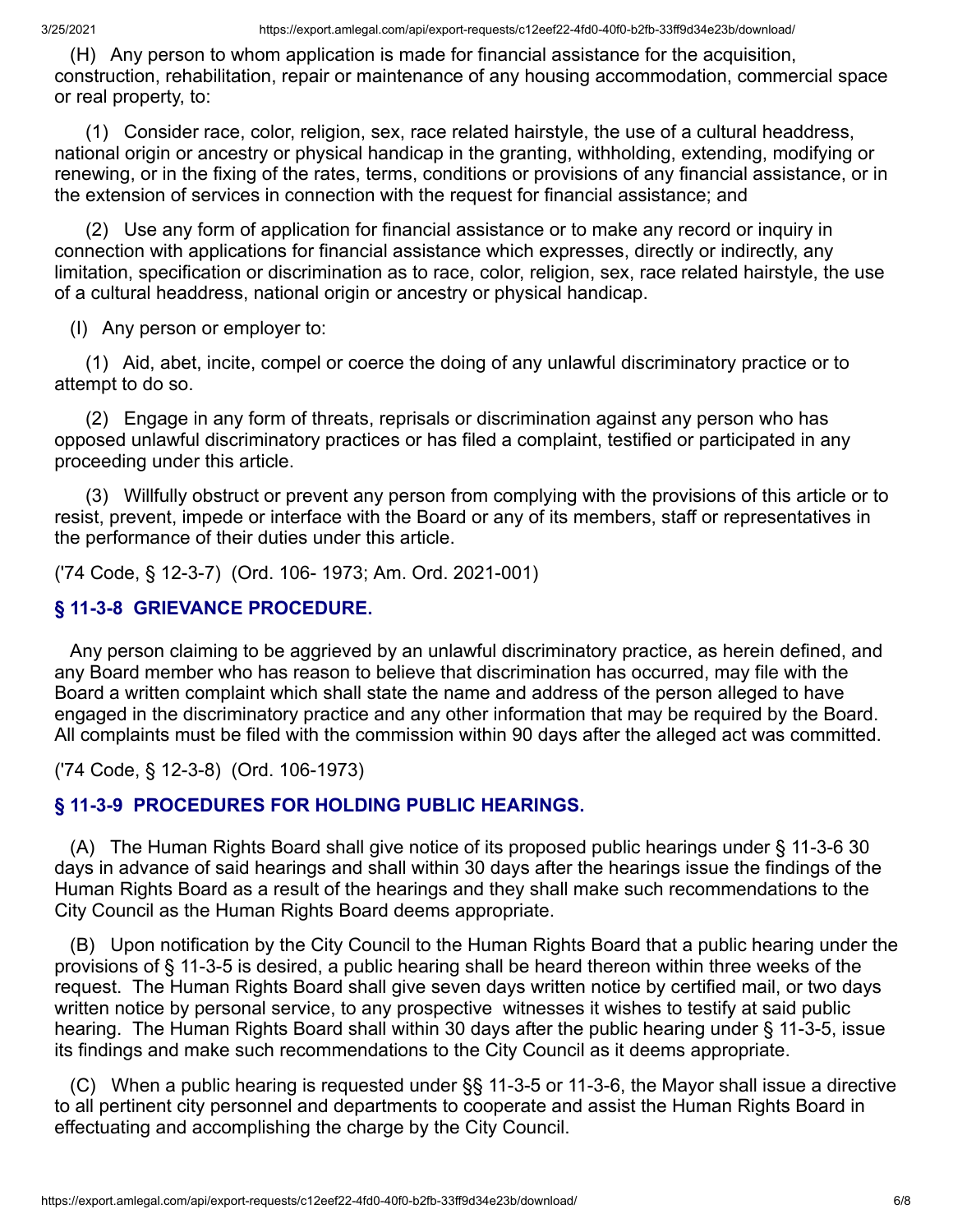(D) Testimony given at the public hearing shall be taken under oath administered by a Notary Public. Minutes of the hearing shall be kept by a staff member; a full and verbatim transcription of the hearing, however, shall be made only at the request of the Human Rights Board.

('74 Code, § 12-3-9) (Ord. 106-1973)

# **§ 11-3-10 ADMINISTRATIVE RESPONSIBILITIES.**

The Chief Administrative Officer shall:

 (A) Employ, after consultation with the Human Rights Board, a staff director, and hire or cause to be hired such other employees for the Board he may deem necessary. The Staff Director may, at the discretion of the Board, in addition to the duties described in § 11-3-5(C):

 (1) In the event of a citizen's complaint against the city or one of its agencies, refer the complaint to the appropriate city agency for action. If the problem is not satisfactorily solved, intercede on behalf of the complainant, taking such action as may be required to resolve the issues involved in the complaint.

 (2) In the event of a citizen's complaining against another citizen, intercede on behalf of the complainant using conciliation and persuasion, as appropriate, to effect a solution.

 (B) Make available, so far as practicable, the services of all city and city-related departments and agencies to the Board for the purpose of carrying out the function herein stated, including the provisions of information in the possession of such department or agency when the Human Rights Board, after consultation with the Chief Administrative Officer, so requests.

 (C) Instruct the City Attorney to assign counsel to assist the Human Rights Board in the performance of its functions and make such other administrative arrangements as are normal and necessary for the functioning of the Board.

('74 Code, § 12-3-10) (Ord. 106-1973)

# **§ 11-3-11 INTERFERING PROHIBITED.**

No person shall:

 (A) Use a threat, communicated either by physical, oral, or written means, of harm or injury to another person, his or her reputation, or his or her property because he or she has opposed a discriminatory practice, or because he or she has made a charge, filed a complaint, testified, assisted, or participated in an investigation, proceeding or hearing before any body charged by law with the duty to hear complaints relating to problems of discrimination.

 (B) Use a threat, communicated either by physical, oral, or written means, or harm or injury to another person, his or her reputation, or his or her property to coerce such person to engage in a discriminatory practice or other violation of this article.

 (C) Willfully obstruct, hinder or interfere with the performance of the proper exercise of a duty, obligation, right or power by the Mayor, the Municipal Court, or other official or body with duties, obligations, rights, and powers under this article.

('74 Code, § 12-3-11) (Ord. 106-1973)

# **§ 11-3-12 EXEMPTIONS.**

Nothing in this article shall:

 (A) Bar any religious or denominational institution or organization which is operated or supervised or controlled by or is operated in connection with a religious or denominational organization from